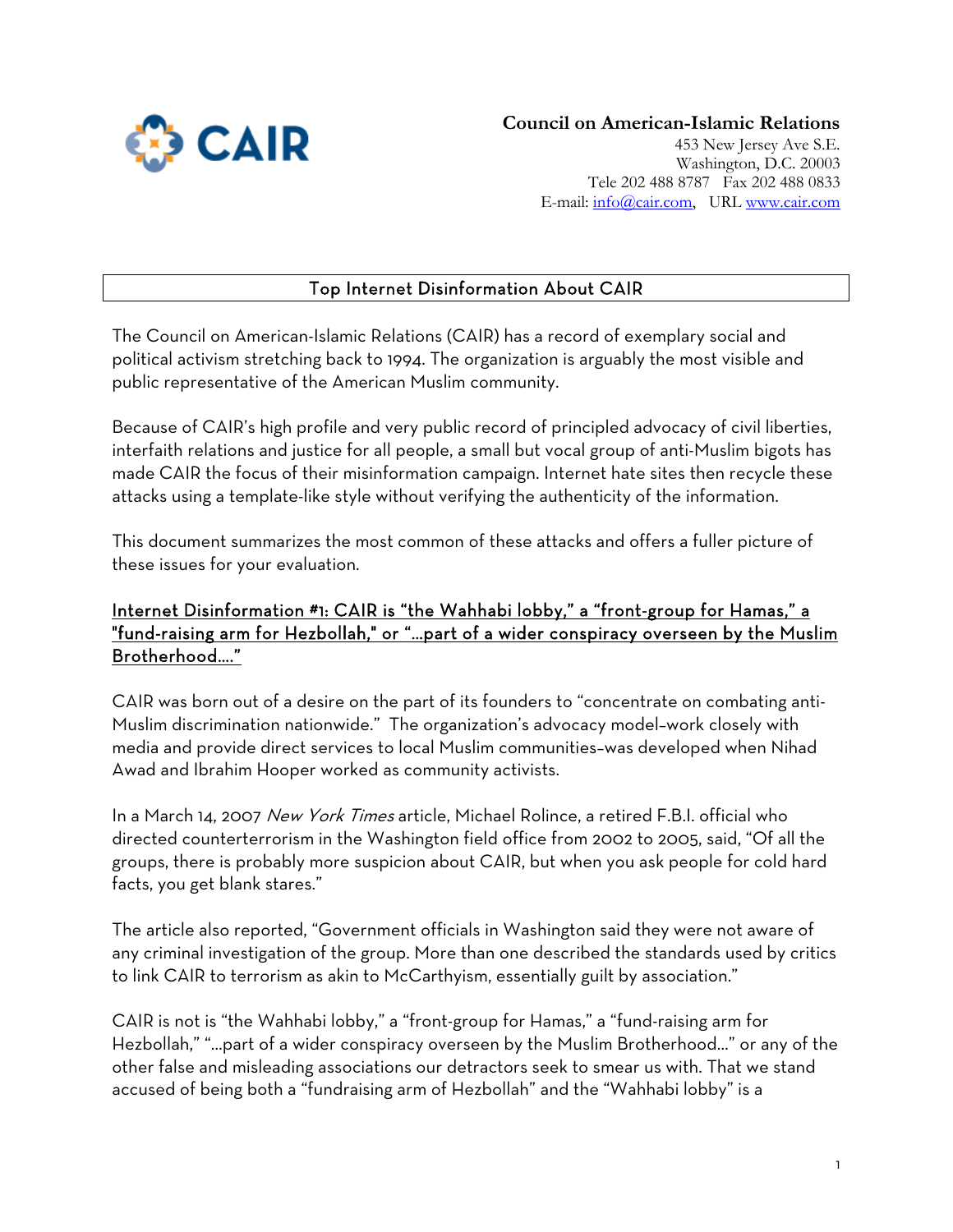significant point in demostrating that our detractors are hurling slander not fact. Hezbollah and the Salafi (Wahhabi) movement represent diametrically opposed ideologies.

CAIR's origin story is simple. In the February-March 2000 edition of "The Link," a newsletter published by Americans for Middle East Understanding, Nihad Awad wrote the following:

"After the Gulf War was over, I was offered a job with the Islamic Association of Palestine (IAP) as their public relations director. Since many Americans had been exposed to only one side of the story, my responsibility was to explain the Palestinian experience to the public and the media. In this effort I worked closely with IAP president Omar Ahmad.

"Omar, however, had the insight to realize that the central issue facing the Muslim community in the United States was not being addressed. The core challenge, that of stereotyping and defamation, was having a devastating effect on our children and paralyzing adults from taking their due roles in civic affairs.

"Omar suggested to me that we leave IAP and concentrate on combating anti-Muslim discrimination nationwide. He proposed that I move to Washington, D.C., where any effective national effort would have to be based, while he tried to raise seed money for the project.

"I contacted my friend Ibrahim Hooper, a professional journalist and communications genius, and tried to persuade him to move to Washington and join the project.

"Omar's vision and concern for Muslims in America coincided with Ibrahim's and my desire to take up the task. Ibrahim and I had worked together for years to help our local community reach out to its neighbors and we understood that individual initiatives were essential, but that they would never be as effective as a coordinated national effort.

"So the three of us took a chance."

#### Internet Disinformation #2: The organization condemns terrorism and extremism in a broad sense, but at the same time the group is laying groundwork for anti-American extremism.

CAIR's advocacy model is the antithesis of the narrative of anti-American extremists. Indeed, our track record of success solidly repudiates extremist arguments that Muslims cannot get fair treatment in our nation.

CAIR advocates for American Muslims through the media, government and all legal, traditional avenues available to public interest groups. CAIR staff and volunteers proactively train our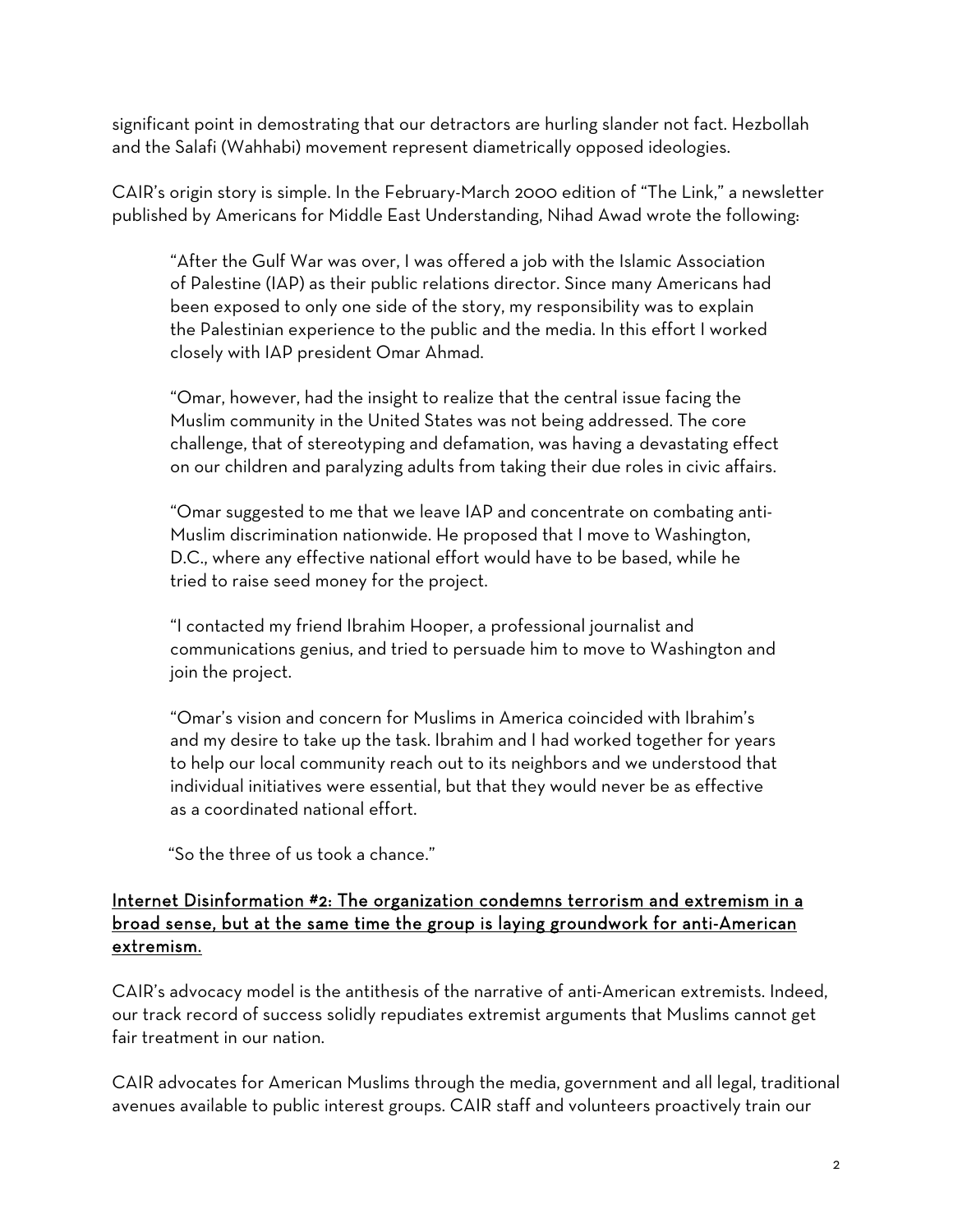community in strategies to improve grassroots ability to take their due roles in civic affairs and redress grievances.

Our moral position is clear. We unequivocally condemn terrorism. Any group that hurts civilians deserves condemnation. As recently as January, 2009, CAIR's vigorous condemnation of violence committed in the name of Islam was acknowledged by the United States Institute of Peace in its report "Islamic Peacemaking Since 9/11."

We are proud of our principled advocacy for just and peaceful resolutions to conflicts even when that advocacy requires stances that are not viewed as politically correct.

In truth, however, condemnations alone do not solve problems. That is why CAIR's moral position, which is prompted by the basic Islamic principle that no one has the right to take innocent life, is backed by action. CAIR has its sent staff to Baghdad to appeal for the release of a kidnapped American journalist; produced anti-terror public service announcements in English, Arabic and Urdu; coordinated an Islamic anti-terror religious ruling (fatwa); raised money for rebuilding churches in the wake of Middle East violence and called on Islamic religious leaders to deliver anti-terror messages in their sermons.

CAIR has condemned specific terrorist actions against Muslims, Christians, Jews, Hindus, Americans, Spaniards, Turks, Israelis, Saudis, Russians, Egyptians, Jordanians, Iraqis, British, and so on.

CAIR has condemned specific terrorist groups by name. On 3/11/2009, the 5th anniversary of the tragic Madrid attacks, CAIR issued a statement saying, "We unequivocally condemn all acts of terrorism, whether carried out by al-Qa'ida, the Real IRA, FARC, Hamas, ETA, or any other group designated by the U.S. Department of State as a 'Foreign Terrorist Organization.'

In 2007, CAIR Executive Director Nihad Awad joined 137 other Muslim leaders and scholars from around the world in sending a first-of-its-kind open letter designed to promote understanding between Muslims and Christians worldwide. The letter, entitled "A Common Word Between Us and You," was sent to Pope Benedict XVI, Archbishop of Canterbury Rowan Williams and more than 20 other Christian leaders. Awad is also an original endorser of the Amman Message and its three points of tolerance.

See A Common Word Between Us: <http://www.acommonword.com/>

See the Amman Message: <http://www.ammanmessage.com/>

Anti-American extremists are well aware of our rejection of their views. Following CAIR's criticism of remarks by an extremist leader, a German blogger noted that some within the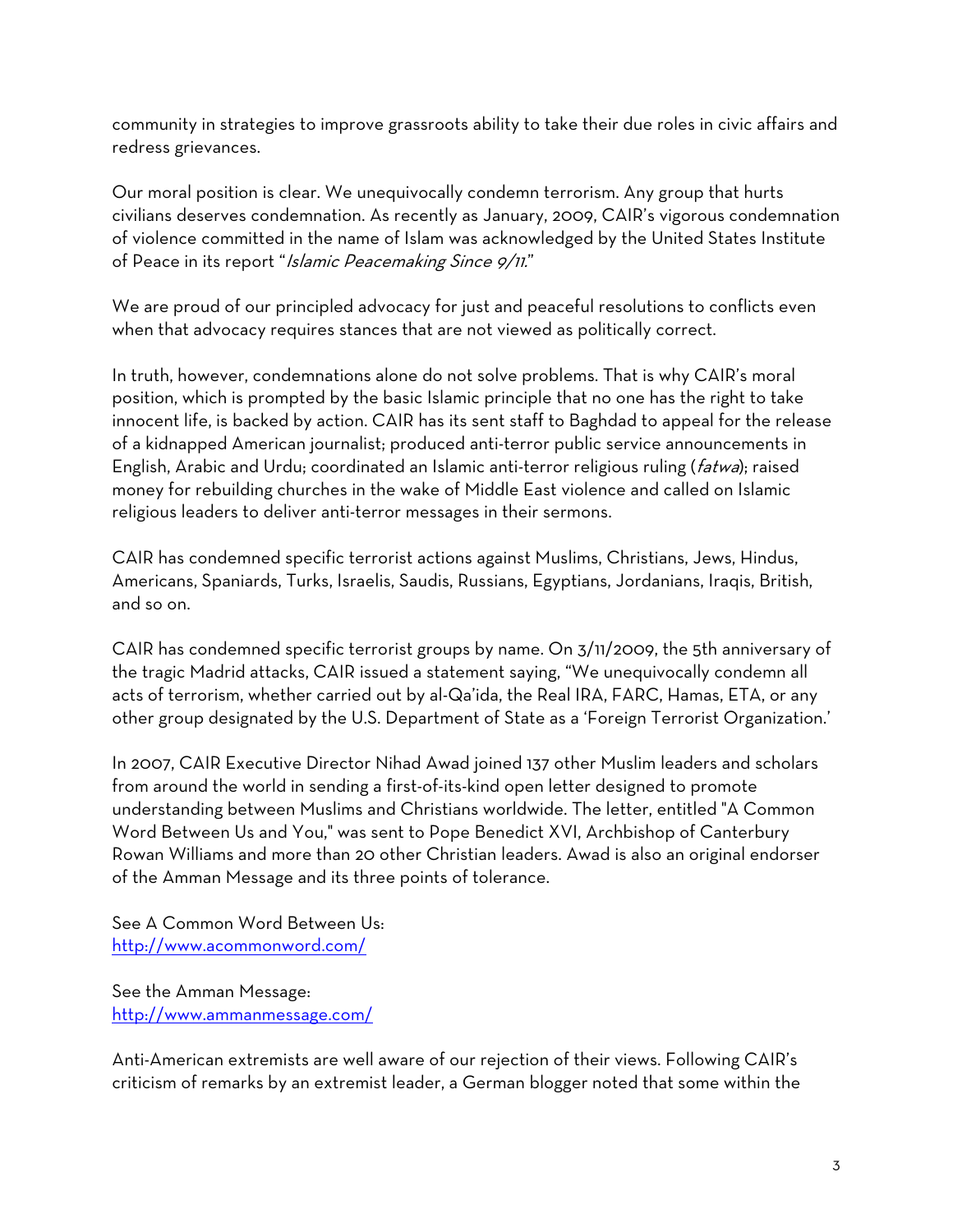"jihadi community…issu[ed] angry rants about the apparent treachery of American Muslims, including specifically the Council on American-Islamic Relations (CAIR)."

We find that our detractors prefer to nitpick—to give a facetious example: 'You did not condemn terror against Brazilians, ergo you must support it"—rather than acknowledge our resoundingly clear words and deeds.

To allow ourselves to focus on promoting a more positive society rather than writing a specific condemnation of every group or addressing murderous behavior toward every ethnic and religious group on the planet, we have adopted a simple, comprehensive message: "We condemn terrorism whenever it happens, wherever it happens, whoever commits it. Period."

## Internet Disinformation #3: Rather than praise the conviction of the perpetrators of the 1993 World Trade Center bombing, CAIR or Nihad Awad deemed it "a travesty of justice."

This is a lie; no evidence substantiating this falsehood has ever been offered. No CAIR document or official ever made such a statement. CAIR obtained hard copies of relevant editions of the Muslim World Monitor, the publication in which Awad is alleged to have made this remark. Awad never wrote or spoke the comment or anything like it. In addition, he was not the editor in chief of Muslim World Monitor as CAIR's detractors claim.

CAIR has never dealt with this case other than a one-paragraph mention in the 1996 CAIR report on Muslim civil rights in which CAIR quoted attorney Stanley Cohen as saying that he thought ". . . the case against his client is political rather than criminal."

# Internet Disinformation #4: CAIR receives foreign money.

CAIR's operational budget is funded by donations from American Muslims.

While the majority of CAIR's financial support comes from American Muslims, CAIR is proud to receive the support of every individual--whether Muslim, Christian, Jewish, or of another faith background--who supports the organization's mission of promoting justice and mutual understanding. This willingness to accept support from foreign nationals exists as long as there are no "strings" attached to the bequest.

The U.S. government, corporations and many other non-profit organizations—such as the American Red Cross--routinely receive money from foreign nationals.

CAIR is frequently criticized for receiving \$500,000 from Prince Alwaleed bin Talal, one of the world's richest men. That money was donated specifically to CAIR's Library Project, a program designed to distribute a set of books on Islam, the majority of which were written by non-Muslim academics, to libraries so that people can learn more about Islam.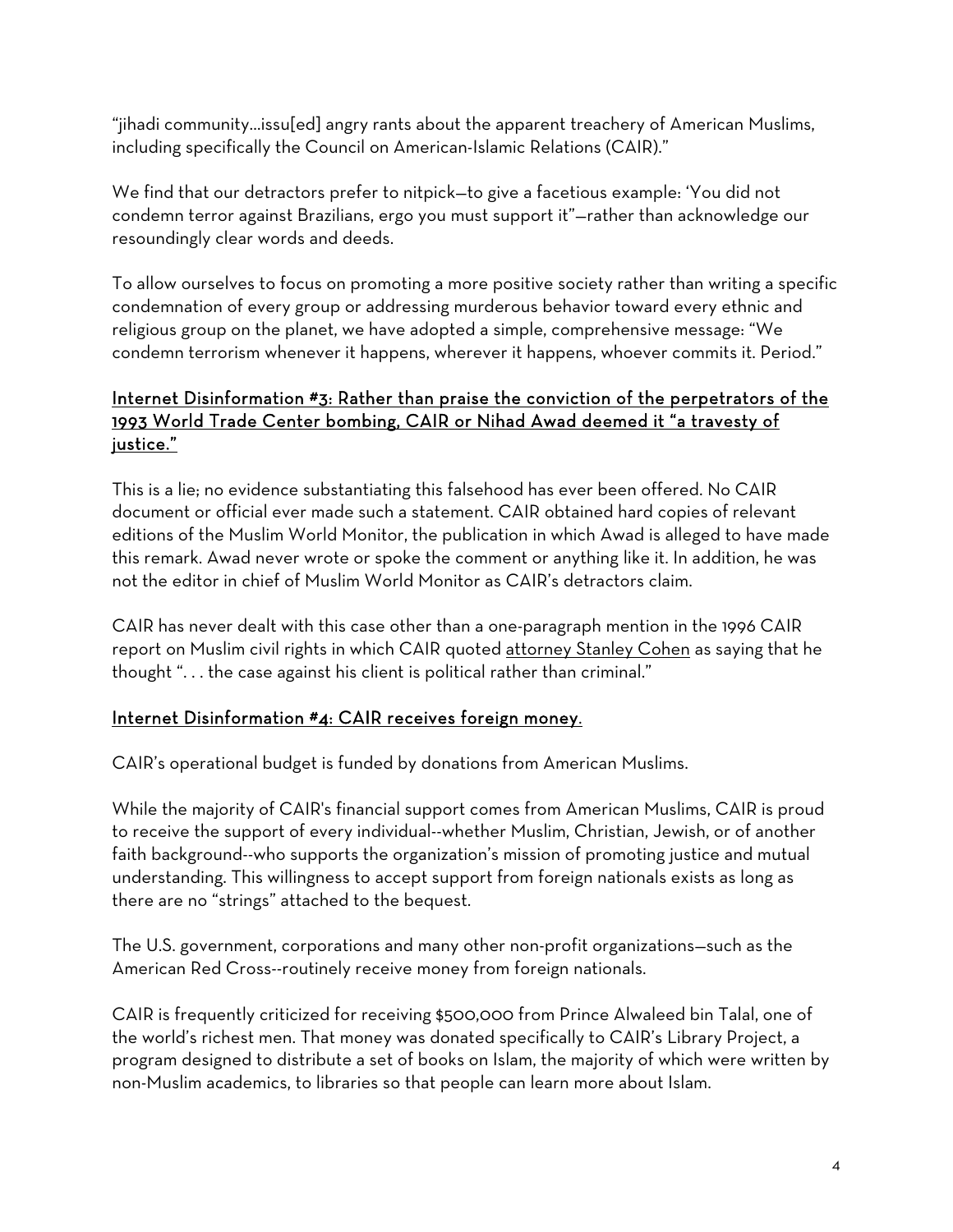According to Forbes magazine, Bin Talal's Kingdom Holding "...contains his investments in wellknown companies such as Citigroup and News Corp., as well as Four Seasons Hotels and Fairmont Hotel management companies, among many others." (Forbes, 3/05/2008)

News Corp. is headed by Rupert Murdoch and is the parent company of Fox News Channel.

If CAIR is taken to task for bin Talal's donation to us, so should these companies be taken to task for accepting his money.

CAIR was proud to receive that donation to help further efforts to eradicate ignorance and misinformation about Islam.

# Internet Disinformation #5: CAIR Executive Director Nihad Awad publicly declared support for Hamas at Barry University in Florida in 1994, saying: "I'm in support of the Hamas movement."

CAIR detractors—such as Steven Emerson and Daniel Pipes—selectively recycle this and other incomplete statements to assert their pre-fabricated conclusions.

In response to a direct question from an audience member about social programs in the occupied territories, Awad said, "I'm in support of the Hamas movement more than the PLO." This excerpt was lifted from a longer answer in which Awad also stated: "There are some radicals. We are not interested in those people."

This statement was made in March 1994, before CAIR was formed. Hamas did not commit its first suicide bombing until October 1994. The United States subsequently identified Hamas as a specially designated terrorist in January 1995.

Thus, Awad's remarks came seven months prior to Hamas' first suicide bombings and nine months before the organization received the specially designated terrorist label from the government. (Awad's response to suicide bombings: "My position and CAIR's position is extremely clear - we condemn suicide bombings" Associated Press, 9/22/2006)

Awad and CAIR have consistently denounced violence by Hamas, Israel and other groups and advocated peaceful and negotiated resolutions to conflicts in the Middle East and elsewhere.

## Internet Disinformation #6: The labeling of the organization as an unindicted coconspirator in a trial in Dallas, TX implies that CAIR was somehow involved with criminal activity.

The Fifth Circuit Court of Appeals and other courts have unequivocally held that the public naming of unindicted co-conspirators in pre-trial proceedings violates the Constitutionally protected due process rights of the uncharged parties.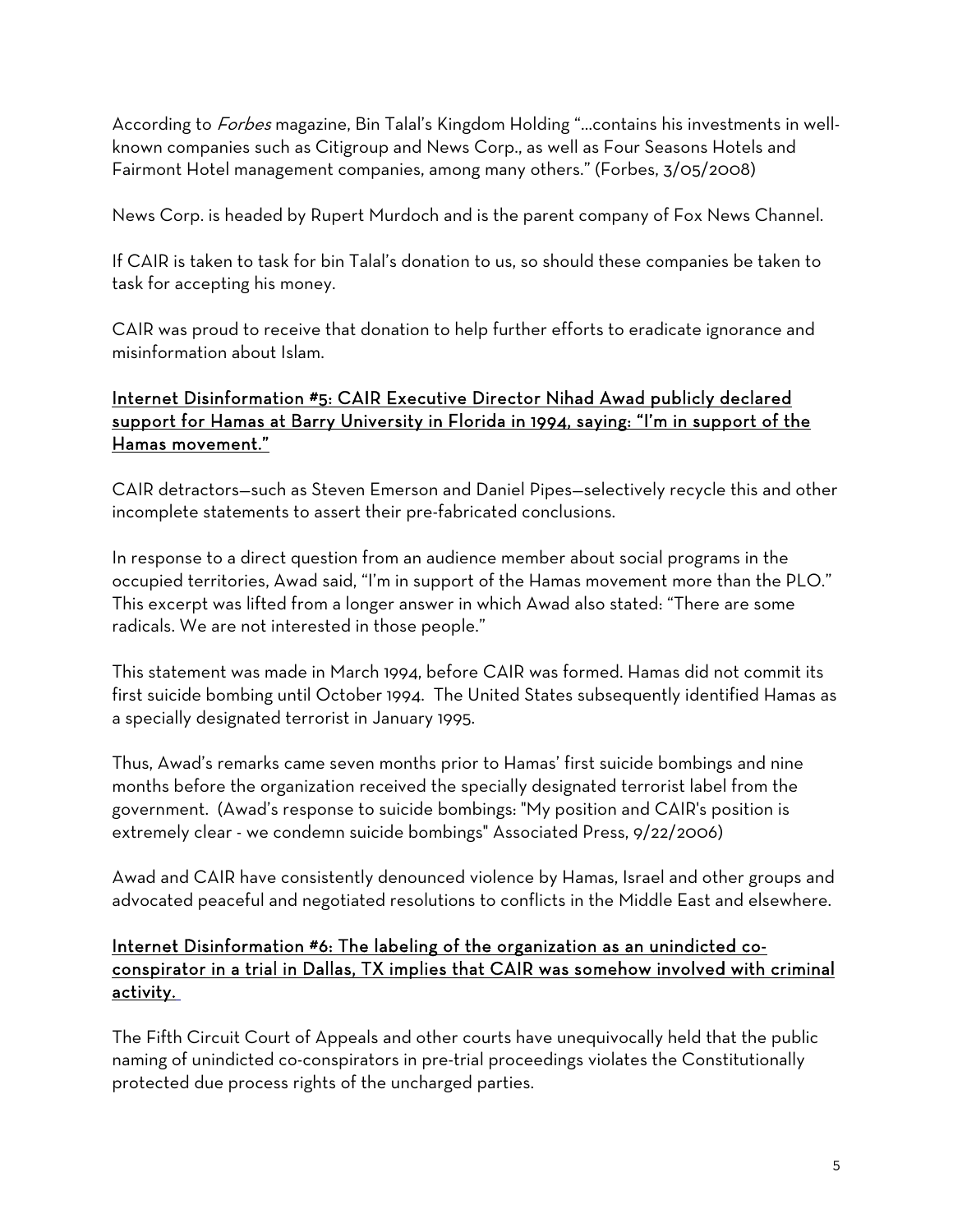This unjust designation implies to the public that those listed are somehow involved in criminal activity; it negatively impacted CAIR's ability to conduct proactive relations with government officials and law enforcement agencies on civil rights issues. (See #9 below for one example.)

In May 2007, the Department of Justice publicly named 307 individuals and organizations as "unindicted co-conspirators" (UCC) in a filing associated with the first Holy Land Foundation trial, which ending in a hung jury.

The UCC list includes three of the largest American Muslim organizations – The Islamic Society of North America (ISNA, the largest Muslim organization in America), The North American Islamic Trust (NAIT, the largest Muslim endowment/trust in America) and the Council on American-Islamic Relations (the largest Muslim civil liberties group in America).

The Fifth Circuit Court of Appeals previously held that designating an individual as an unindicted co-conspirator violates the Fifth Amendment's liberty and property protections, as such a designation does not afford the designee the opportunity to defend his name. See In re Edward S. Smith, 656 F.2d 1101, 1107 (5th Cir. 1981). The court held that "no legitimate governmental interest is served by an official public smear of an individual when that individual has not been provided a forum in which to vindicate his rights." Id at 1106.

Making the UCC list public contradicts the Justice Department's own guidelines, which indicate that such lists are to remain sealed to prevent the unfair labeling of those who are not facing any criminal charges.

The Justice Department's manual for prosecutors says: "In all public filings and proceedings, federal prosecutors should remain sensitive to the privacy and reputation interests of uncharged third-parties." The guidelines further state that when co-conspirator lists must be filed in court, prosecutors should seek to file them under seal.

No legitimate reason for the necessity of publicly filing the names of UCC's has ever been offered, but government sources have acknowledged that it was a legal tactic.

In August 2007 Newsweek reported, "According to one senior law-enforcement official (who asked not to be named talking about an ongoing case), the listing of ISNA, CAIR and other groups as 'unindicted co-conspirators' was largely a tactical move by the government." (Newsweek, 8/08/2007) A June 2008 ACLU press release also reports, "The prosecutor also acknowledged that the public labeling was simply a 'legal tactic' intended to allow the government to introduce hearsay evidence against HLF later at trial."

Three federal prosecutors asked by the Los Angeles Times about the practice of publicly naming unindicted co-conspirators called it "improper" and "unfair."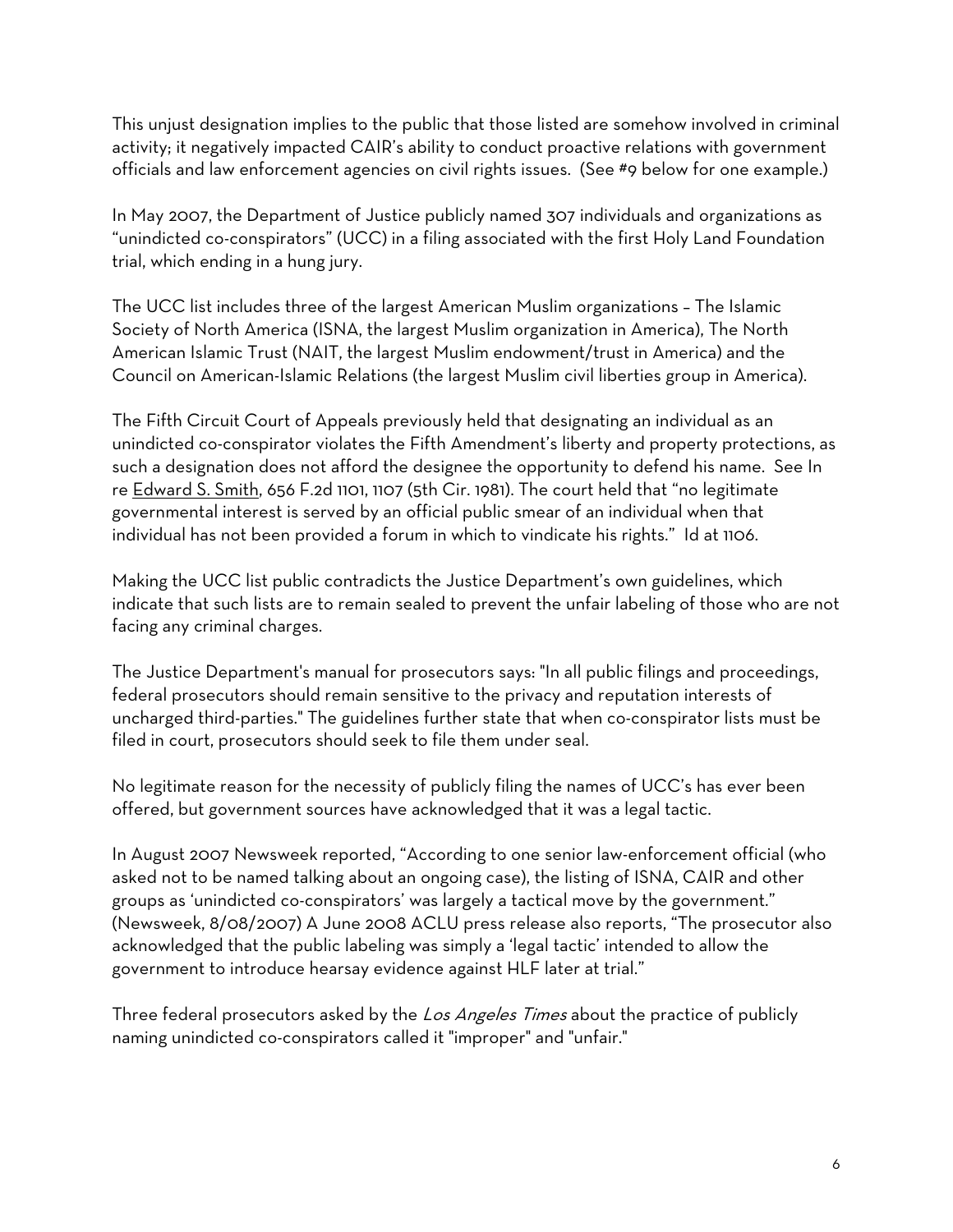## Internet Disinformation #7: Former CAIR employees and board members have been arrested, convicted, deported, or otherwise linked to terrorism-related charges and activities.

The short answer to this is guilt by association. CAIR has hundreds of board members and employees and thousands of supporters. It would be illogical and unfair to hold CAIR responsible for the personal activities of all these people.

For example, when Aldrich Ames (CIA) and Robert Hanssen (FBI) admitted to being spies for foreign governments, it did not automatically associate the CIA or FBI with being complicit in any of these criminal activities. Currently, former members of US Congress are serving jail time and others are under the cloud of ethical suspicion. Does such behavior by members of Congress while in office incriminate the entire U.S. Congress?

The acts of a person done outside the scope or duration of his or her employment, and without the employer's knowledge, have no legal bearing on the employer.

CAIR believes that anyone who is found guilty of committing a crime, especially one that furthers terrorist motives, should receive a fair, objective trial and, if found guilty, be punished to the fullest extent of the law. CAIR would never compromise its principles, both American and Islamic, in the furtherance or assistance of any illegal endeavors.

McCarthy-like attempts to portray CAIR as guilty by association with certain individuals evoke memories of attempts to smear Dr. Martin Luther King, Jr. as a communist or womanizer.

The smears normally involve the following individuals: Ismail Royer, Dr. Bassem El-Khafagi, Rabih Haddad, and Ghassan Elashi.

## ISMAIL ROYER

In January 2004, Royer pled guilty to weapons charges. He did not plead guilty to any charge of "terrorism." Any criminal action to which he pleaded guilty was done when Royer was no longer employed with CAIR and it was certainly not at CAIR's direction.

## BASSEM EL-KHAFAGI

El-Khafagi was never an employee of CAIR and was never convicted on terrorism charges. According to the Associated Press (AP) article announcing his plea, federal officials stated that he was charged with writing bad checks in February and June of 2001. El-Khafagi was an independent contractor for CAIR, effective November 2, 2001. The actions of which he was accused occurred before any relationship with CAIR had commenced and without any knowledge by CAIR's of any wrongdoing on his part. Writing bad checks is a criminal offense, not terrorism. Surely if there had been strong evidence of terrorist activities, the Justice Department would have vigorously pursued those avenues and not allowed him to plead guilty to non-terrorism related charges.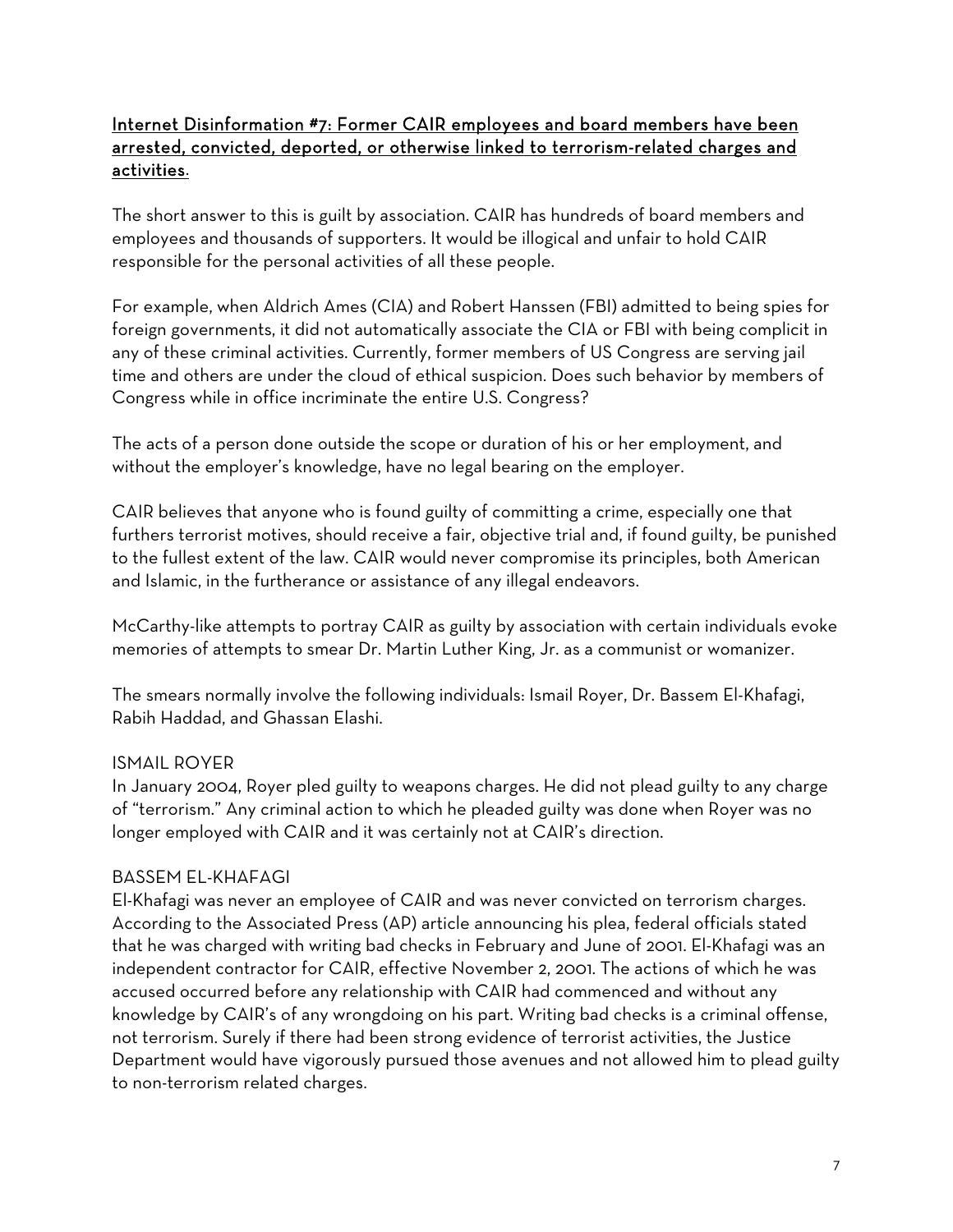#### RABIH HADDAD

Haddad was never an employee of CAIR, was "deported for overstaying his tourist visa" and was "never charged with a crime." He was never an employee or associate of CAIR. His only association with CAIR was as a speaker at a single CAIR chapter event. He was not a "CAIR fundraiser," as is sometimes claimed.

#### GHASSAN ELASHI

Elashi was never an employee or officer of CAIR. The fact that Elashi was once briefly associated with one of our more than 30 regional chapters has no legal significance to our corporation since any actions he took were outside the scope and chronology of his association with one of our chapters.

#### Internet Disinformation #8: The FBI severed relations with CAIR in October 2008

Shortly before the end of the Bush administration, FBI offices contacted many CAIR chapters stating that they were suspending some ties between the Washington-based civil rights and advocacy group and FBI field offices.

The letters also stated that the FBI will continue to work with CAIR on civil rights issues impacting American Muslims.

A number of anti-Muslim Internet sites have promoted the story as a means to smear CAIR. However, these same sites have been forced to admit that the Bush administration's policy has not been fully accepted by local FBI officials.

According to WorldNetDaily.com, a site many argue adopts a significant anti-Muslim tone: "F.B.I. sources, however, say the new policy has not been uniformly followed since it was put into effect late last summer. They say there is still political resistance to the rule, which has generated complaints from some in the Muslim community." (1/30/2009)

CAIR is a civil rights and advocacy group that often challenged Bush administration policies. It is not surprising that we would be targeted in a purely political move by those in the previous administration who sought to prevent us from defending the civil rights of American Muslims.

This campaign of smears and misinformation is an unfortunate legacy of the Bush administration's misguided and counterproductive efforts to marginalize mainstream American Muslim organizations.

The true losers under this unfortunate policy are those FBI officials who will have their access to the mainstream American Muslim community restricted by the Bush administration's directive that prevents them from taking part in the many public activities such as town hall meetings and diversity workshops sponsored by CAIR chapters.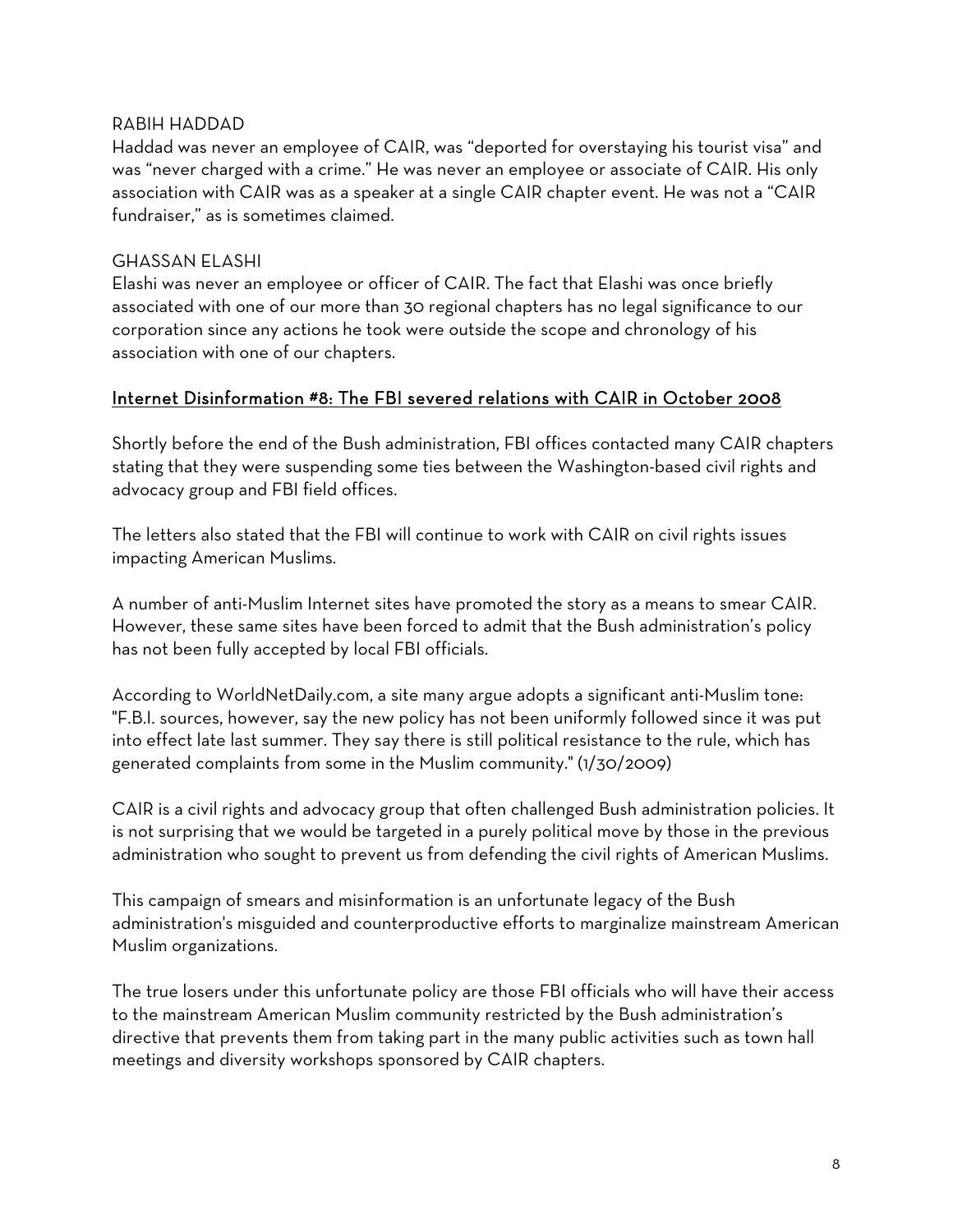We hope the FBI will not be perceived as turning back the clock on the civil rights movement to a time when those who defended civil liberties were targeted, as was the case with Dr. Martin Luther King Jr.

It should be noted that even if the Bush administration's politically-motivated policy remains in place, CAIR chapters nationwide will continue to work with local law enforcement agencies and the FBI on issues related to our core mission of defending the civil rights of all Americans.

Going forward, we will do our utmost to work with the new administration to ensure that public officials and representatives of law enforcement agencies hear the voices of American Muslims.

We look forward to returning to normal relations with law enforcement now that there is a new administration.

# **Conclusion**

CAIR is a high-profile organization that represents a minority in the United States that is often treated as suspect and frequently subjected to discrimination. We recognize that this very public profile, along with our community's current struggle to find full acceptance in our nation's pluralistic landscape, will draw the ire of nativists, bigots and those who seek to profit from the Islamophobic "fear industry."

CAIR board chairman and South Carolina State Senator Larry Shaw summed up the truth of the organization's mission when he issued the following statement in March, 2009:

 "CAIR exists to uphold the right to liberty that Americans are guaranteed under the Constitution. We will challenge any attempts to erode constitutionally-protected liberties. We will also continue to work to ensure that American Muslims play a positive and productive role in our society.

"In carrying out our mission of promoting justice and mutual understanding, we honor and will continue to learn from groups who have faced similar challenges, including African-Americans, Asian-Americans and many others.

"CAIR embraces the cultural and religious pluralism that is a hallmark of America and repudiates any misuse of Islam to falsely justify violence or intolerance.

"We look forward to partnering with the Obama administration to help defend civil liberties and to project to the world the best of our nation's universal, constitutional and pluralistic values of freedom and justice."